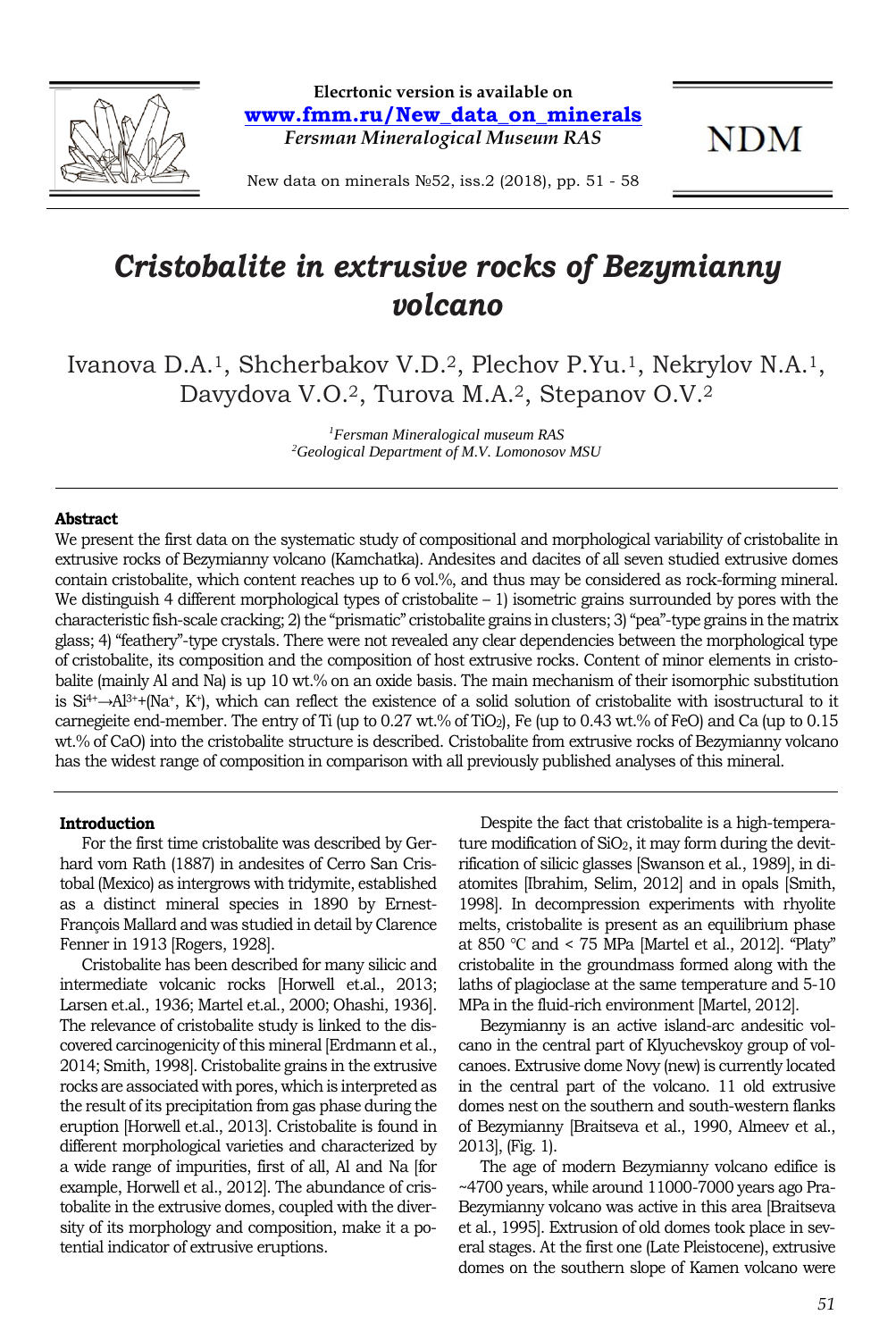formed prior to Pra-Bezymianny formation. It is customary to distinguish two groups of Late Pleistocene domes – early: Gladkii, Pravilnyi, Raschlenionny and late: Plotina, Stupenchaty, Dvuglavy, Razlaty, Kulich, which were formed as a result of subglacial eruptions. The second stage of extrusive domes growth took place in Holocene and was synchronous with the formation of modern volcano edifice. At this stage Expeditsii, Lokhmaty, Extrusivny Greben, and Treugolny Zub domes were formed [Braitseva et al., 1990, Almeev et al., 2013]. The youngest dome is Novy started to grow within the summit caldera of Bezymianny after the eruption of 1956.



**Fig. 1.** The location of sampled extrusive domes of Bezymianny volcano. 1 – Gladkii , 2 – Treugolny Zub, 3 – Lokhmaty, 4 – Extrusivny Greben, 5 –Expeditsii, 6 –Dvuglavy, 7 –Plotina, 8 – Stupenchaty.

The results of the study of morphology and composition of cristobalite from andesites and dacites from extrusive domes of Bezymianny volcano are presented in this work for the first time. There will be shown that cristobalite is widespread in all extrusive rocks of the volcano.

# **Materials and methods**

We studied 7 samples of extrusive domes of Bezymianny volcano: SK 09-16 – Expeditsii, SK-13-09 – Gladkii, SK-13-11 – Extrusivny Greben, SK-13-14 – Treugolny Zub, SK-13-10 – Dvuglavy, PK-13-24 – Lokhmaty, SK-09-14 – Stupenchaty. Data on coordinates of sampling are listed in Table 1.

Quantitative analyses of phases composition were conducted using scanning electron microscope "JEOL JSM-6480LV" with tungsten thermionic cathode and energy dispersive spectrometer XMaxN (Oxford Instruments) with 50 µm Li-Si semiconductor detector (129 eV resolution on Kα Mn) in Department of Geology of MSU. Electronic images are obtained in the mode of back-scattered electron detection at accelerating voltage of 20 kV and 10 nA beam current. Analyses were performed at  $20 \text{ kV}$  and  $0.7 \pm 0.01$  nA. Such beam current for analyses was chosen to minimize the effect of cation migration under the influence of electron probe. In order to provide high counting rate and optimal dead time detector was set closer to the sample. The livetime of the spectrum accumulation was 100 seconds. Optimization of spectral lines profiles of measured elements was done using pure metals and oxides as standards. An iterative correction for the average atomic number, absorption, and secondary fluorescence was introduced automatically following a procedure of XPPcorrection ("INCA", version 17a, Oxford Instrument). Analytical conditions were chosen so that the relative measurements errors (analysis reproducibility) did not exceed 1.5 rel.%. Standardization procedures provided the absolute error of the measurement in the range of 1-1.5 rel.%.

The identification of the silica phase was carried out using micro-Raman spectrometer XPloRA (Horiba Scientific) with 532 nm excitation wavelength. There were obtained spectra in the range of 100-4000 cm-<sup>1</sup> with a spectral resolution around 1 cm<sup>-1</sup> (diffraction grating 1800T), horizontal polarization and fully open aperture.

Quantitative estimations of phase proportions in studied samples were carried out using X-ray phase analysis with a pure  $Al_2O_3$  as an internal standard. Automatic X-ray diffractometer DRON-3M (Laboratory of Lithology and Marine Geology, MSU) was used for these analyses, the analytical conditions are 30 kV and 20 mA.

| Sample        | SK-09-16<br>Expeditsii | SK-13-09<br>Gladkii | SK-13-11<br>Extrusivny<br>Greben | SK-13-14<br>Treugolny<br>Zub | SK-13-10<br>Dvuglavy | PK-13-24<br>Lokhmatv | SK-09-14<br>Stupen-<br>chaty |
|---------------|------------------------|---------------------|----------------------------------|------------------------------|----------------------|----------------------|------------------------------|
| Lati-<br>tude | N55°55'50.09"          | N55°57'10"          | N55°57'50.3"                     | N55°57'50.3"                 | N55°57'29.1"         | N55°56'48.9"         | N55°55'46"                   |
| Longitude     | E160°34'36"            | E160°33'35.9"       | E160°33'58.3"                    | E160°33'58.3"                | E160°33'35.9"        | E160°35'25.9"        | E160°33'43"                  |

**Table 1.** Studied samples and their sampling coordinates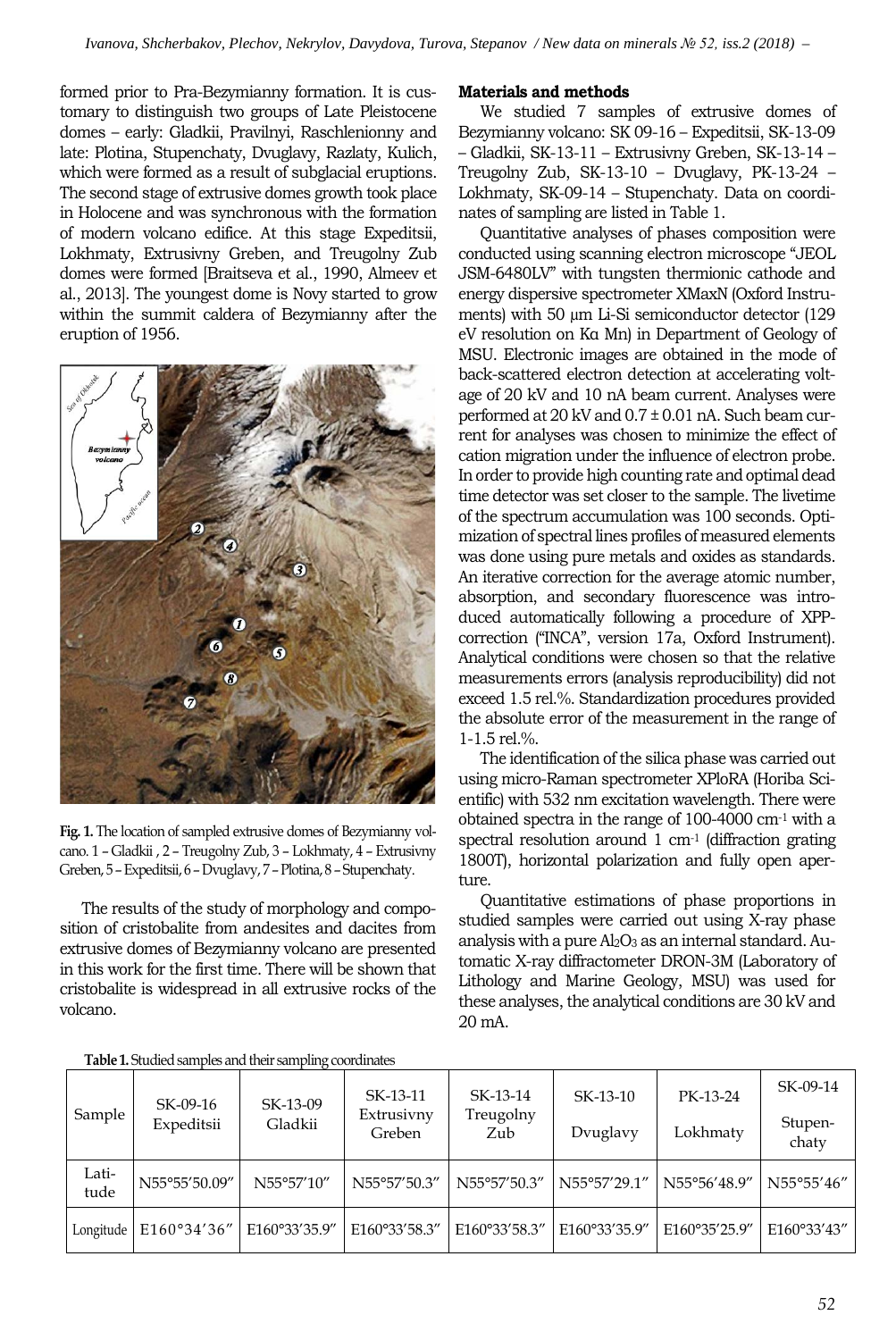For the X-ray phase analysis, the rocks were powdered. The corundum powder  $(AI<sub>2</sub>O<sub>3</sub>)$  was added to the measured samples in a mass ratio of 1:1. Thereafter the sample was thoroughly mechanically homogenized and spread in a thin layer to the cuvette. The range of measurement angles is 10-80 2θ in increments of 0.05 2θ. The phase determination was carried out using software MATCH! 1.11. Spectra of minerals were compared with spectra from PDF-2 (2003) database. Quantitative determination of the phase proportions was carried out using the method of corundum numbers based on the comparison of phase of interest and corundum maximum intensity. For these calculations equation (1) was used, where  $Wi - weight$  % of the phase of interest, WAl2O3 – weight % of corundum in the  $m$ ixture, K $A^{A2O3}$  – corundum number of the phase of interest, I<sup>i</sup> <sup>S</sup> – maximum intensity of the phase of interest, IsAl2O3 – maximum intensity of the corundum. Corundum numbers of minerals were taken from the PDF-2 database (2003).

$$
\frac{w_i}{w_{\text{Al2O3}}} = \frac{1}{K_i^{Al2O3}} \frac{I_S^l}{I_S^{Al2O3}} \tag{1}
$$

For calibration and verification of this semi-quantitative method of X-ray phase analysis, the content of cristobalite in our samples was also determined by BSE image processing using the ImageJ graphics editor.

#### **Petrography of studied rocks from extrusive domes**

Rocks of Bezymianny extrusive domes form a continuous calc-alkaline trend corresponding to the rocks of 1956-2012 eruptions of the volcano. SiO2 content in these rocks varies from 57.3 to 65.7 wt.% at the range of total alkalis 4.7-5.8 wt.% [Almeev et al., 2013] (Fig. 2). Domes with more basic composition have wider variations of SiO<sub>2</sub> and total alkalis than domes with more acidic composition. The rocks of Stupenchaty, Plotina, Dvuglavy, Expeditsii, and Extrusivny Greben fall in the field of andesites, while the rocks of Gladkii, Treugolny Zub and Lokhmaty – in the field of dacites.

The rocks have porphyry texture with medium to largely sized phenocrysts, finely porous, have light gray shades. Large phenocrysts of plagioclase with complex zoning and elongated phenocrysts of hornblende can be found in all of the studied samples with an exception of Dvuglavy and Stupenchaty domes, which have aphyric texture. Breakdown hornblende and clinopyroxene phenocrysts are present in Plotina dome in a small amount. Orthopyroxene can be found in the of Gladkii dome along with plagioclase and hornblende.

Ground mass of the studied rocks consists of plagioclase, hornblende, cristobalite, and volcanic glass. Pores are usually separated from each other, but in rocks of Lokhmaty and Plotina domes, they form channels. Cristobalite crystals, as well as associated feathered feldspars, are confined to these pores and channels (Fig. 3).



**Fig. 2.** The rocks composition of Bezymianny volcano following [Almeev et al., 2013]. Grey circles – rocks of modern eruptive cycle (1956- 2012), red diamonds – composition of extrusive domes. Error bars of red diamonds are characterizing the range of rocks composition for each dome. Numbers are corresponding to the extrusive domes on the figure 1.

The rocks have porphyry texture with medium to largely sized phenocrysts, finely porous, have light gray shades. Large phenocrysts of plagioclase with complex zoning and elongated phenocrysts of hornblende can be found in all of the studied samples with an exception of Dvuglavy and Stupenchaty domes, which have aphyric texture. Breakdown hornblende and clinopyroxene phenocrysts are present in Plotina dome in a small amount. Orthopyroxene can be found in the of Gladkii dome along with plagioclase and hornblende.

Ground mass of the studied rocks consists of plagioclase, hornblende, cristobalite, and volcanic glass. Pores are usually separated from each other, but in rocks of Lokhmaty and Plotina domes, they form channels. Cristobalite crystals, as well as associated feathered feldspars, are confined to these pores and channels (Fig. 3).

#### **Cristobalite morphology**

Four morphological types of cristobalite can be distinguished: 1) crystals with the "fish-scale" cracking 2) the "prismatic" cristobalite; 3) "bead-type" rounded crystals without cracking; 4) "feathery" cristobalite. The size of "fish-scale"-type crystals varies in wide range: for some samples, it does not exceed 50 μm, for others can be found crystals up to 300 μm. The length of "prismatic" crystals does not exceed 100 μm, "bead-type" – 30-40 μm, the size of "feathery" cristobalite – first tens of microns. "Feathery" crystals are characterized by almost complete lack of cracking and isometric shape with no visible crystal faces.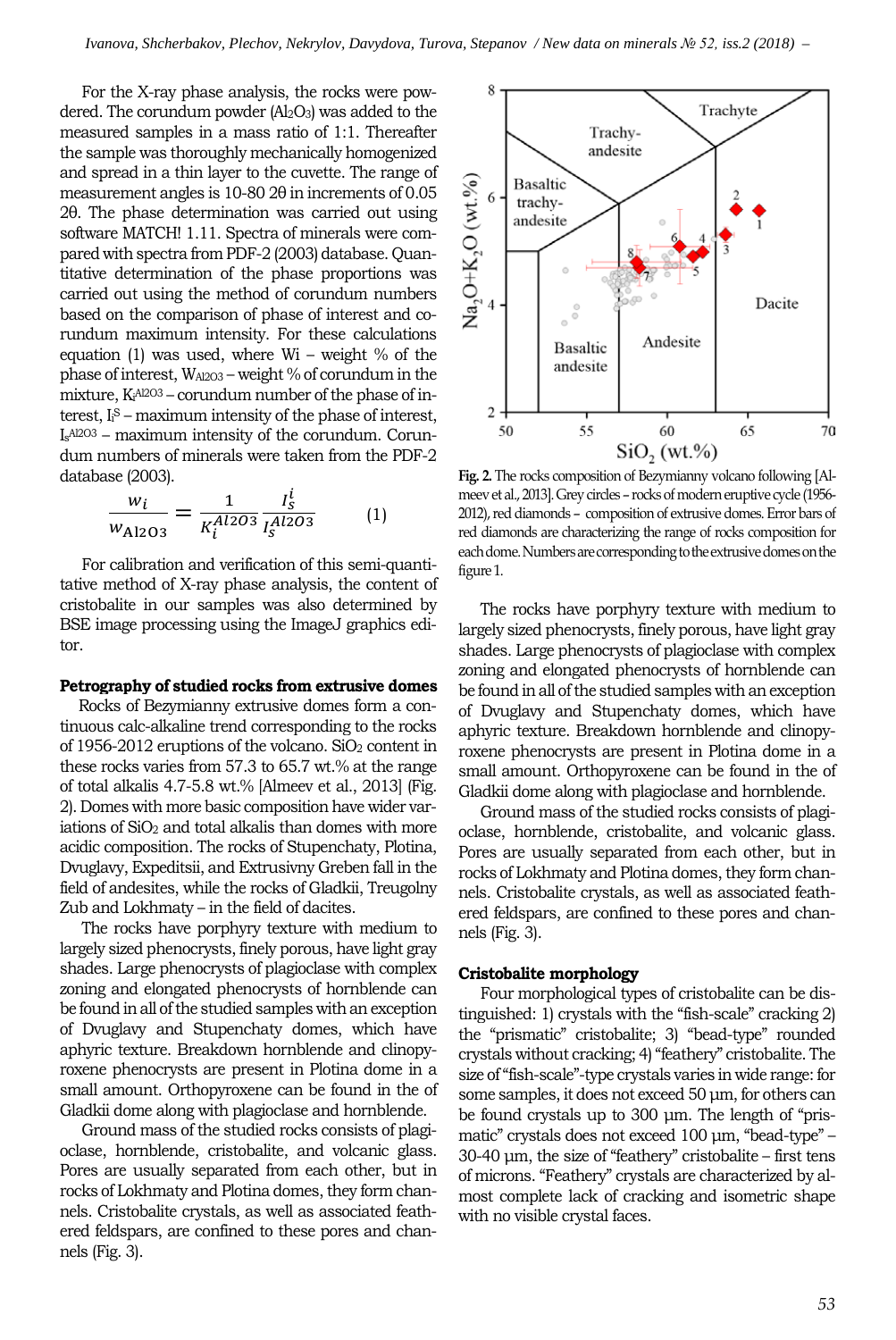

**Fig. 3.** Prevalence of various types of cristobalite in extrusive domes.

**«Fish-scale» cristobalite** (Fig. 3) is found in all of the studied samples and it is a common morphological type for other described in literature extrusive domes, for example, it was described for Soufrière Hills (Montserrat, British Overseas Territories) [Horwell et al.,2013], Colima (Mexico), Mount St. Helens (USA), Unzen (Japan), Santiaguito (Guatemala), Merapi (Indonesia) [Damby, 2012] and Obsidian dome (USA) [Swanson et al., 1989]. «Fish-scale» cristobalite is always confined to the pore space, it is forming on the walls of the pores and channels, also it periodically fills them entirely. In some cases, it may be bound by a glassy porous matrix as, for example, in the rocks of Gladkii dome.

**"Prismatic" cristobalite** is commonly associate with «Fish-scale» crystals and confined to the walls of the pores. It can form large aggregates consisting of small twinned lamellar crystals, which filling the pore space. These aggregates are frequently surrounded by a rim of volcanic glass. "Prismatic" crystals of cristobalite have been found only in the rocks of Plotina and Gladkii domes. They have been also described in the work of Horwell with coauthors [2013] and common in all volcanic rocks described in the Ph.D. thesis of David Damby [2012].

**"Bead-type" cristobalite** is common for Dvuglavy, Expeditsii, Extrusivny Greben, and Lokhmaty domes. It can be found in the pore space, but most often it is in the groundmass as individual small crystals surrounded by volcanic glass.

**"Feathery" cristobalite** is also found only in rocks of Plotina, Treugolny Zub and Expeditsii domes. Earlier it was described in the rocks of Soufrière Hills [Horwell et al.,2013], Colima, Mount St. Helens, Santiaguito and Merapi [Damby, 2012]. It is usually found in aggregates

with feldspar and quartz in volcanic glass and also in the rims of large cristobalite crystals.

## **Raman spectroscopy**

Raman spectra were obtained for the cristobalite from rocks of Lokhmaty, Treugolny Zub, Extrusivny Greben, Expeditsii, Dvuglavy, and Stupenchaty extrusive domes. Crystals from rocks of Gladkii dome were not large enough to collect good quality spectra.

Raman spectra were compared with the reference cristobalite, quartz and tridymite spectra from RRUFF database and shown of figure 4. Two pronounced bands on 225 and 415 cm-<sup>1</sup> present in all collected spectra correspond to the α-cristobalite [for example, Liang et al., 2006].



Fig. 4. Raman spectra of SiO<sub>2</sub> phases from the rocks of Bezymianny volcano extrusive domes. Reference spectra of SiO<sub>2</sub> polymorphic modifications are plotted following RRUFF database.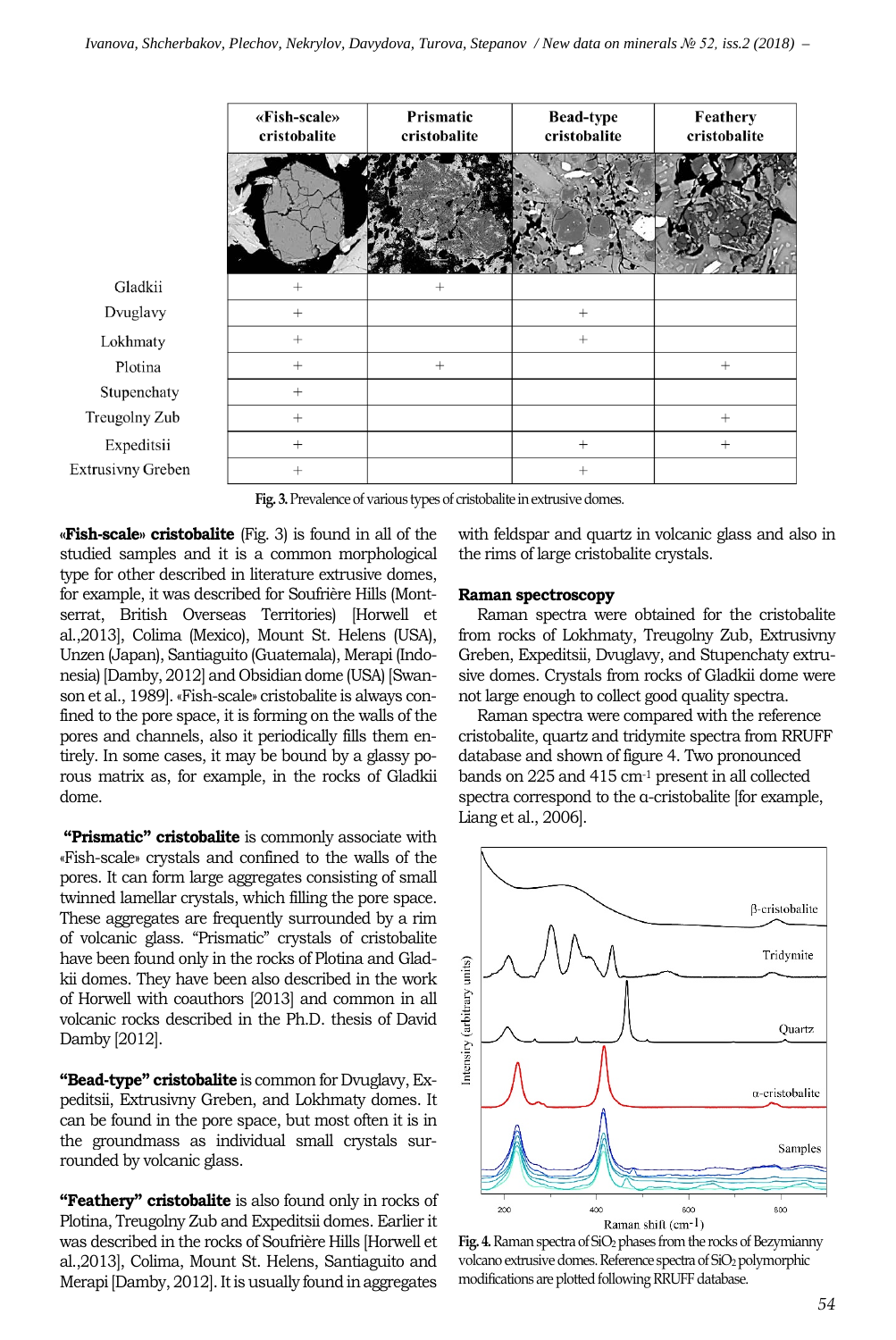### **Chemical composition of cristobalite**

The cristobalite from the studied samples is characterized by the contents of  $SiO<sub>2</sub>$  from 90.2 to 99.9 wt.%, Al<sub>2</sub>O<sub>3</sub> from 0.15 to 5.91 wt.%, Na<sub>2</sub>O from 0 to 2.69 wt.%, K2O from 0 to 1.24 wt.% (see Table 2 and electronic supplementary). Also, it contains  $TiO<sub>2</sub>$ ,  $FeO<sub>t</sub>$ , CaO within the first tenths of wt.%.

Cristobalite composition is nearly the same within the rocks of each extrusive dome and has significant differences between different domes: each dome is characterized by a smaller dispersion of cristobalite composition compared with the difference between different extrusive domes (Fig. 5).

| <b>Table 2.</b> Cristobalite analyses for the different extrusive domes of Bezymianny volcano. |  |
|------------------------------------------------------------------------------------------------|--|
|------------------------------------------------------------------------------------------------|--|

| Sample No | Extrusive dome           | SiO <sub>2</sub> | TiO <sub>2</sub> | $Al_2O_3$ | FeO    | CaO    | Na <sub>2</sub> O | $K_2O$ | Total  |
|-----------|--------------------------|------------------|------------------|-----------|--------|--------|-------------------|--------|--------|
| SK-13-11  | <b>Extrusivny Greben</b> | 96.91            | 0.07             | 1.69      | b.d.l. | 0.08   | 0.69              | 0.22   | 99.66  |
| SK-13-11  | Extrusivny Greben        | 95.61            | 0.10             | 1.54      | 0.13   | b.d.l. | 0.72              | b.d.l. | 98.10  |
| SK-13-14  | Treugolny Zub            | 95.38            | 0.20             | 1.89      | b.d.l. | b.d.l. | 0.62              | 0.11   | 98.20  |
| SK-13-14  | Treugolny Zub            | 92.86            | 0.16             | 3.48      | 0.22   | 0.13   | 1.12              | 0.59   | 98.56  |
| SK-13-10  | Dvuglavy                 | 94.77            | 0.15             | 4.50      | 0.14   | 0.08   | 2.75              | b.d.l. | 102.39 |
| SK-13-10  | Dvuglavy                 | 94.90            | 0.20             | 4.35      | 0.13   | b.d.l. | 2.51              | b.d.l. | 102.09 |
| SK-09-16  | Expeditsii               | 93.70            | 0.17             | 5.90      | 0.10   | 0.11   | 2.56              | 0.27   | 102.81 |
| SK-09-16  | Expeditsii               | 94.92            | 0.12             | 4.80      | 0.14   | 0.10   | 2.24              | 0.22   | 102.54 |
| PK-13-24  | Lokhmaty                 | 91.98            | 0.17             | 3.91      | 0.25   | 0.14   | 1.50              | 0.53   | 98.48  |
| PK-13-24  | Lokhmaty                 | 91.10            | 0.21             | 4.95      | 0.34   | 0.14   | 1.74              | 0.81   | 99.29  |
| SK-09-14  | Stupenchaty              | 96.88            | 0.10             | 1.19      | b.d.l. | 0.12   | 0.73              | b.d.l. | 99.02  |
| SK-09-14  | Stupenchaty              | 96.84            | 0.11             | 2.10      | b.d.l. | 0.11   | 1.12              | b.d.l. | 100.28 |
| SK-13-09  | Gladkii                  | 99.22            | 0.14             | 0.53      | b.d.l. | b.d.l. | 0.12              | 0.07   | 100.15 |
| SK-13-09  | Gladkii                  | 99.32            | 0.09             | 0.54      | 0.12   | b.d.l. | 0.10              | 0.08   | 100.31 |
|           |                          |                  |                  |           |        |        |                   |        |        |

Notes:

\* There are given two compositions of cristobalite with the maximum amount of impurities for rocks of each studied dome.

### **Content of cristobalite in extrusive rocks**

The content of cristobalite in rocks of extrusive domes was identified on the base of powder diffraction data. Data are listed in table 3.

The contents of rock-forming minerals obtained by the quantitative X-ray phase analyses generally correspond to the optical petrographic observations. Cristobalite content in studied rocks varies in the range from 3 to 6 vol.%.

**Table 3.** The content of crystal phases in rocks of studied extrusive domes (wt.%) obtained by the method of quantitative X-ray phase analyses.

| Extrusive     | $Wt.$ %          |    |        |         |  |  |  |
|---------------|------------------|----|--------|---------|--|--|--|
| dome          | Plagio-<br>Horn- |    | Pyrox- | Cristo- |  |  |  |
|               | clase<br>blende  |    | enes   | balite  |  |  |  |
| Extrusivny    |                  |    |        |         |  |  |  |
| Greben        | 68               | 18 | 8      | 6       |  |  |  |
| Stupenchaty   | 70               | 6  | 19     | 4       |  |  |  |
| Expeditsii    | 53               | 35 | 6      | 6       |  |  |  |
| Gladkii       | 45               | 43 | 9      | 3       |  |  |  |
| Treugolny Zub | 65               | 22 | 8      | 6       |  |  |  |
| Lokhmatv      | 42               | 37 | 15     | 6       |  |  |  |

#### **Discussion**

The composition and content of cristobalite in extrusive rocks do not depend on the whole-rock composition, the composition of rock-forming minerals, and morphological type. These facts indicate that process of cristobalite formation is most likely controlled by the character of magma extrusion: the rate of ascent, porosity, and the gas phase composition.

Two of the four morphological types of cristobalite ("fish-scale" and "bead-type") have an isometric shape and could have been crystallized in cubic crystal system. Using the Raman spectroscopy, however, there was identified the only low-temperature tetragonal modification of cristobalite (α-cristobalite). High-temperature cubic cristobalite modification perhaps does not survive during relatively slow cooling of extrusive domes and become tetragonal. Such transitions are known for the leucite from subvolcanic rocks [Palmer et al., 1998].

The entry of impurities is linked mainly with the isomorphic substitutions. The main scheme of the substitutions is  $Si^{4+} \rightarrow Al^{3+} + (Na^+, K^+)$  (these elements are the main impurities in cristobalite, Fig. 5). At the same time, the Si deficiency for the cristobalite from Lokhmaty and Expeditsii extrusive domes can't be compensated by the entry of alkalis and total other impurities either. This feature most likely linked to the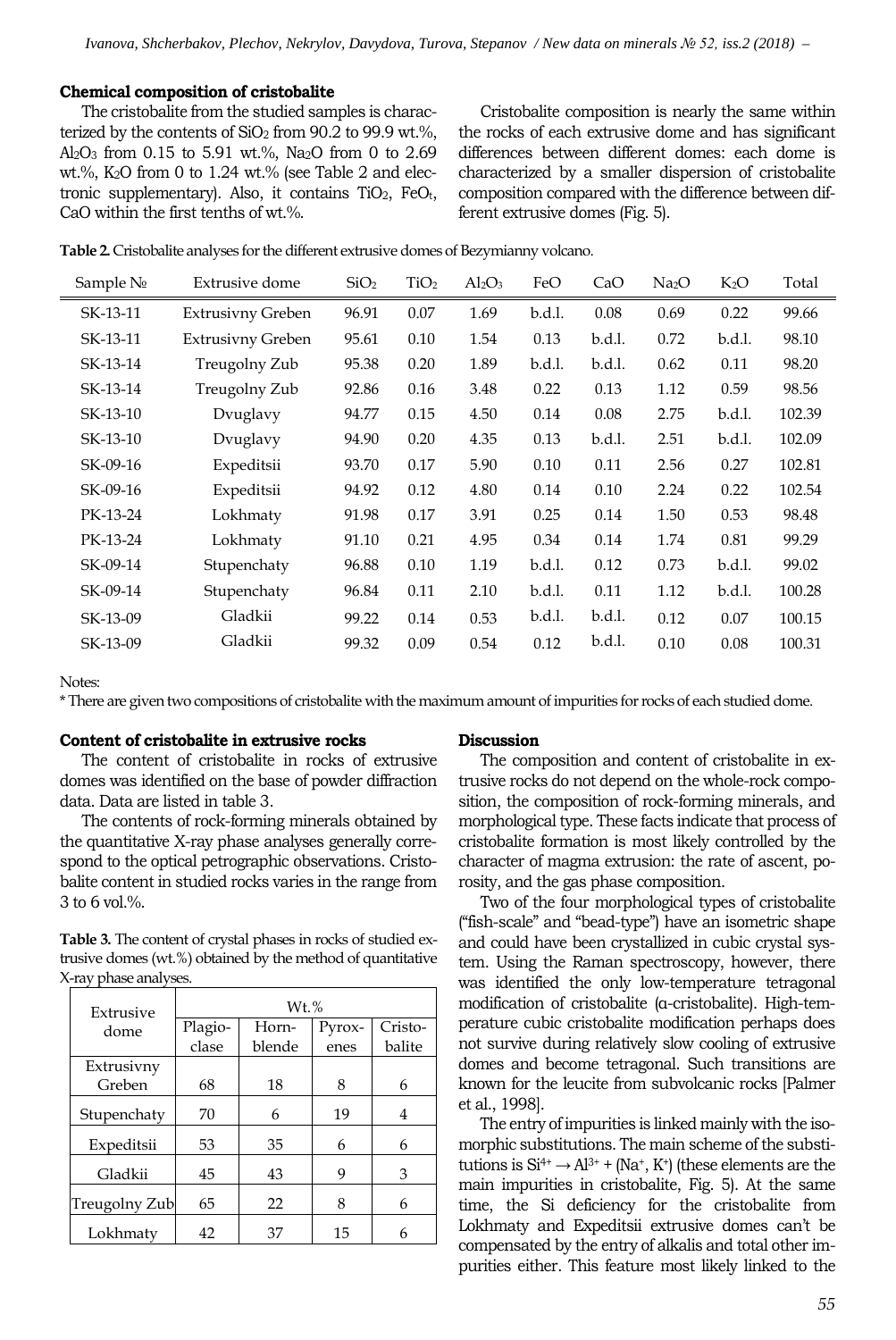partial loss of Na during the analyses under the influence of electron beam, caused by high Na content and small size of crystals, which does not allow analyze by defocused beam. Possible entry of water in the cristobalite structure is not supported by Raman spectroscopy (band in the range of 3200-3600 cm-<sup>1</sup> are absent). It is noteworthy that there is a correlation between the total content of alkalis with contents of Ti(IV) и Fe(III). The contents of Ti and Fe are also increasing with the increase of other impurities contents.



**Fig. 5.**Chemical composition of cristobalite from extrusive domes of Bezymianny volcano. The number are marking different domes and corresponding to the figure 1. The composition of cristobalite from Mt. Pelée and Soufrière Hills volcanoes are plotted for the comparison [Horwell et al., 2013]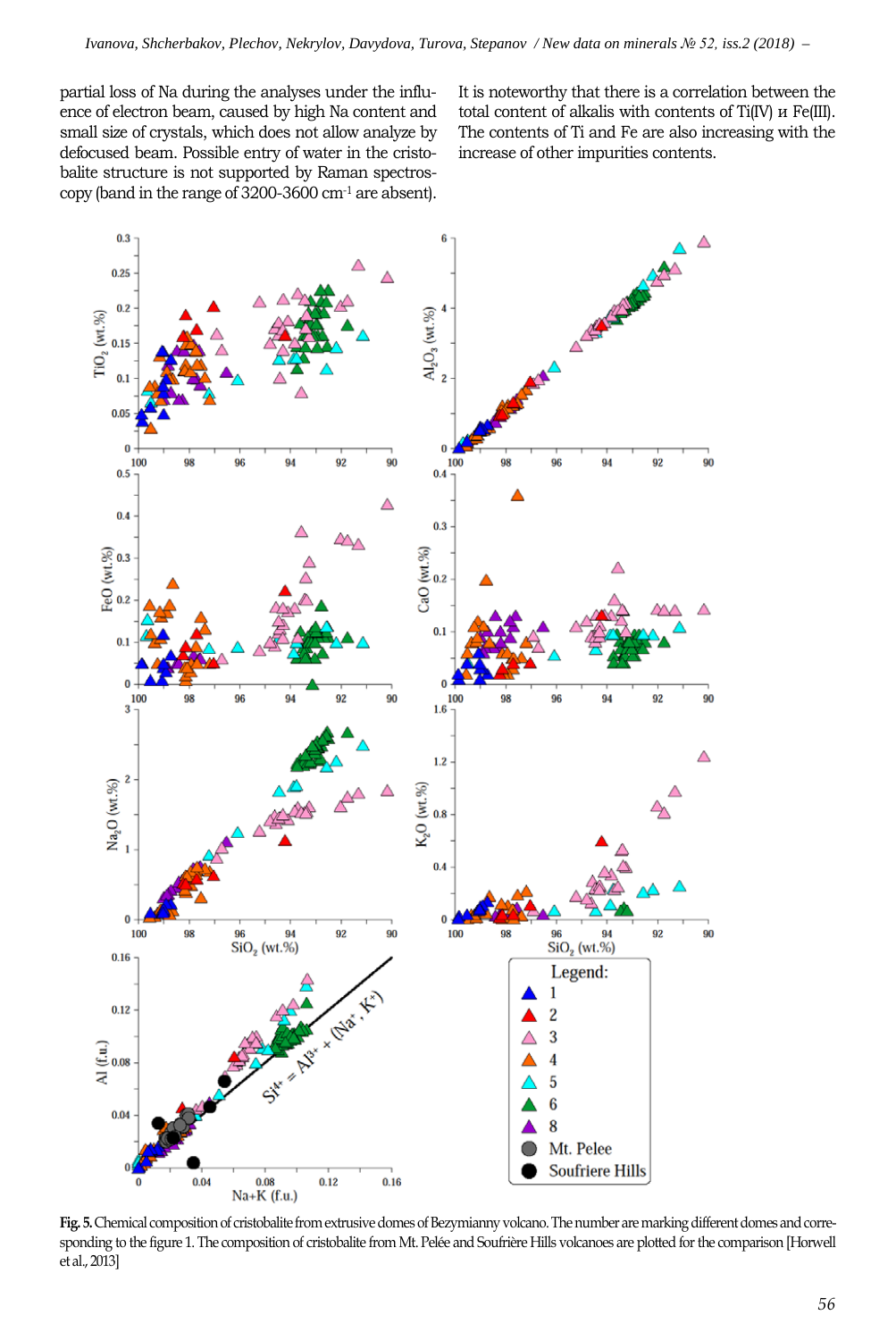We suggest that these isomorphic substitutions can be viewed as a limited mixing of cristobalite and isostructural to it carnegieite end-member. In this case, the solubility of the carnegieite end-member in cristobalite may be dependent on the crystallization temperature. This assumption explains the lack of impurities in low-temperature cristobalite, which is formed during the devitrification of acidic glasses and in sedimentary processes.

Cristobalite crystallizes preferentially from the gas phase, which filtered through cracks and pore space of extrusion domes [Horwell et al., 2010, 2013, 2014]. Small amounts of cristobalite in the rock are usually explained by the melt degassing and extraction of silica into the bubbles by the halogens in situ [Schipper et al., 2017]. There are up to 6 vol.% of cristobalite in the extrusive rocks of Bezymianny volcano and it is unlikely to crystallize without the fluid-related influx of silica in the rocks. The lack of zoning in the glass around cristobalite-rich pores is also an argument against redistribution of components in situ. At the same time, a fluid-related influx of silica has to increase its content in the rocks. Thus, the resulting whole-rock composition will not reflect the composition of the magma and it should be taken into account when interpreting data and modeling crystallization processes. We estimated the effect of cristobalite crystallization on the wholerock composition using mass-balance calculations. As the parameters for this calculation we used cristobalite content in the rocks of extrusive domes (Table 3) and its average composition (electronic supplementary table). The whole-rock composition without cristobalite should have noticeably lower SiO<sub>2</sub> content and original magma composition without cristobalite for the part of samples should have been correspond to basaltic andesite field (for Stupenchaty dome) on the TAS classification chart (Fig. 6).

# **Conclusions**

Cristobalite is found in all studied extrusive domes of Bezymianny volcano. It content varies from 3 to 6 vol.%, i.e. for extrusive rocks, it should be regarded as secondary or even rock-forming mineral.

Cristobalite of studied rocks contains 0.15–5.91 wt.% of Al<sub>2</sub>O<sub>3</sub>, up to 2.69 wt.% of Na<sub>2</sub>O, up to 1.24 wt.% of K2O and the first tenth percent of TiO2, FeO and CaO. Predominate reaction of isomorphic substitution

# References:

*Almeev R.R., Kimura J.I., Ariskin A.A., Ozerov A.Yu*. Decoding crystal fractionation in calc-alkaline magmas from the Bezymianny Volcano (Kamchatka, Russia) using mineral and bulk rock compositions // Journal of Volcanology and Geothermal Research. 2013. Vol. 263, P. 141-171.

*Braitseva O.A., Melekestsev I.V., Bogoyavlenskaya G.E., Maximov A.P. Bezymianny volcano*: formation history and dynamics of activity // Volcanology and Seismology. 1990. № 2. P. 3-22. (in russian).

is  $Si^{4+}\rightarrow Al^{3+}+(Na^+, K^+),$  which can reflect the existence of a solid solution of cristobalite with isostructural carnegieite. It can be proved by the methods of single-crystal X-ray diffraction and measurements of optical and physical properties depending on the content of aluminum and alkalis. In this case, a regular change in the unit cell parameters and refractive index should be observed, which would unequivocally confirm the assumption about the existence of the solid solution.

Cristobalite crystallizes only from the gaseous phase during the growing of extrusive domes. Its content in the extrusive domes of Bezymianny volcano reach 6 vol. %. Such amount of cristobalite can increase bulk silica content by up to 0.5-1 wt.%. It should be taken into account during the analyses, interpretation of extrusive domes whole-rock composition and it also plays an important role in the classification of rocks.



**Fig. 6.** Whole-rock composition of the Bezymianny volcano extrusive domes on the TAS classification chart. Gray circles indicate the compositions from the work of Almeev et al (2013), red diamonds – the same compositions recalculated without cristobalite. Numbers are corresponding to the extrusive domes on the figure 1.

*Authors are grateful to L.A. Pautov for the valuable comments on the manuscript. This work was done with a support of RFBR grant № 16-35-60113 and using equipment purchased at the expenses of the Moscow University Development Program.*

*Braitseva O.A., Melekestsev I.V., Ponomareva V.V., Sulerzhitsky L.D.* The ages of calderas, large explosive craters and active volcanoes in the Kuril–Kamchatka region, Russia // Bulletin of Volcanology 1995. Vol. 57(6), P. 383–402.

*Erdmann S., Scaillet B., Martel C., Cadoux A.* Characteristic textures of recrystallized, peritectic, and primary magmatic olivine in experimental samples and natural volcanic rocks // Journal of Petrology. 2014. Vol. 55(12), P.c2377-2402.

*Damby D.* From dome to disease: The respiratory toxicity of